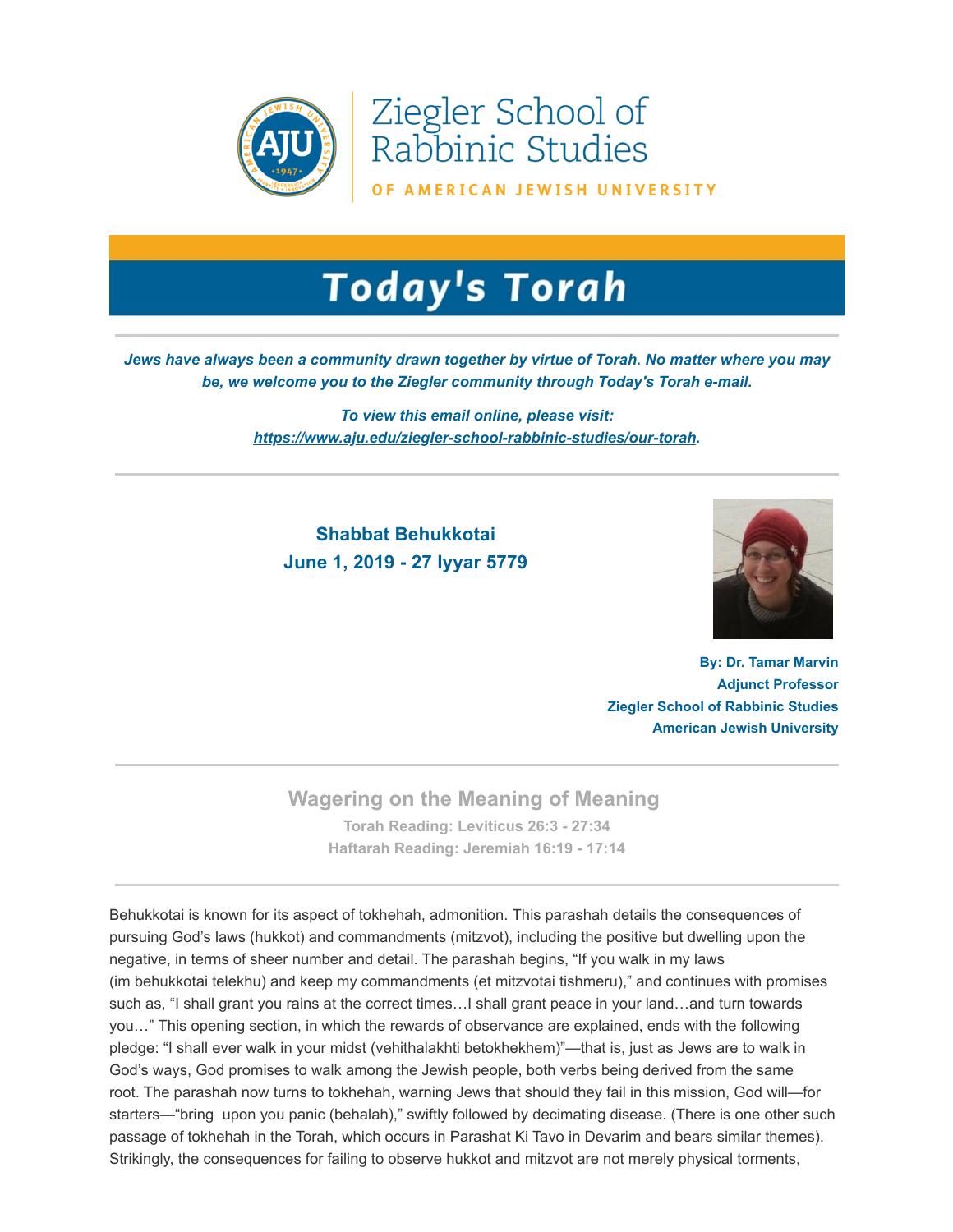though there is no shortage of exile, starvation, and war among them. Repeatedly, the tokhehah mentioned is reik—void, as in void of meaning. The wayward will find themselves sowing seeds to no end, their energy exerted for no purpose. It is emptiness with which failure is answered.

In adducing suffering to the path a person takes, Behukkotai elicits one of the core questions with which humans struggle: why do bad things happen to good people, as they clearly do? And what could this mean? One response is to trust that there is reason, as suggested by the rabbinic summation of disbelief, "There is no judgment and there is no Judge" (leit din veleit dayyan), which first appears, interestingly, in a discussion in Vayikra Rabbah about the inclusion of Kohelet in the Tanakh, despite its potentially heretical ideas. The midrash singles out this notion—that God is indifferent—as problematic, implying that confidence in God's ability to discern and respond to righteousness and malfeasance is at the very heart of being Jewish. And yet, human capability to comprehend justice in God's creation is seemingly limited: we are unable to understand why we, or others, suffer, and thus to understand the meaning of our suffering. We are confronted by our limitations, wondering whether our suffering is illusory, to be comprehended or compensated for in some other lifetime; or whether, perhaps, we need to try harder to discern the reasons we suffer.

Interestingly, Behukkotai evinces both possibilities: that our suffering only appears to be pointless and that we are responsible to interpret it as meaningful. Its term for both the cause and the consequence of malfeasance is keri: "If you do not listen to Me and you walk (hithalakhtem, the same verb again) with Me in keri, I will thus walk (halakhti) with you in keri." The meaning of keri, which is repeated an emphatic seven times in the tokhehah section of Behuokkotai and nowhere else in the Torah, is debated among the text's interpreters. Rashi suggests two possibilities: the first, drawn from Sifra, connects keri with the root k-rh, "to happen, occur by chance," while the second, drawn from grammarian Menahem ben Saruk, understands keri to mean restraint. Unexpectedly, Ibn Ezra concurs with Rashi: he, too, suggests that keri can mean either restraint or randomness, endorsing both without stating his preference. In both of these senses, keri denotes not a type of behavior, but a type of attitude. This is why Rambam, who did not write a line commentary on the Torah, brings up keri in the context of repentance. Rambam's interpretation of the term appears in Mishneh Torah, in the section about laws of fasting. There he cites Vayikra 26 and defines keri as meaning a chance occurrence, which obstructs repentance by absolving one of understanding their actions to require correction. In light of how Rambam, Ibn Ezra, and Rashi understand keri, we can read Behukkotai as entreating us to act faithfully as if we comprehend the judgment and the Judge—to borrow the language of literary critic George Steiner, who described this as-if process as a "wager on the meaning of meaning" that assumes the presence of the Transcendent, and appraised it essential to any creative act.

Still, this leaves us with little comfort if the meaning of our suffering is elusive. One possible answer lies in this week's haftarah, from Yirmiyahu, which reflects the existential themes elicited in the Torah portion. Yirmiyahu stresses the importance of focusing on the Transcendent, as opposed to attuning ourselves to worldly success. The imagery used in the haftarah to bring this idea to life is of plants growing in the desert. Two shrubs have managed to sprout in the wilderness; both thirst for sustenance. They cannot know when it will come, or if they will survive until it does. One tree's roots reach down to an underground wellspring, invisible at the surface, from which it draws nourishment, while the other wilts. Jeremiah's shrubs suggest that keri refers to inward attention: the distinction between the shrubs is internally borne. Avoiding keri does not necessarily give us answers about suffering, but it does save us from reik, meaninglessness, by providing us with a path to walk. A desert plant can no more anticipate the coming rains than a person can know how walking in God's ways will lead them, individually, to flourishing. It is one's valuing of the path—sending down roots and being open to the finding meaning in our circumstances—that sustains us.